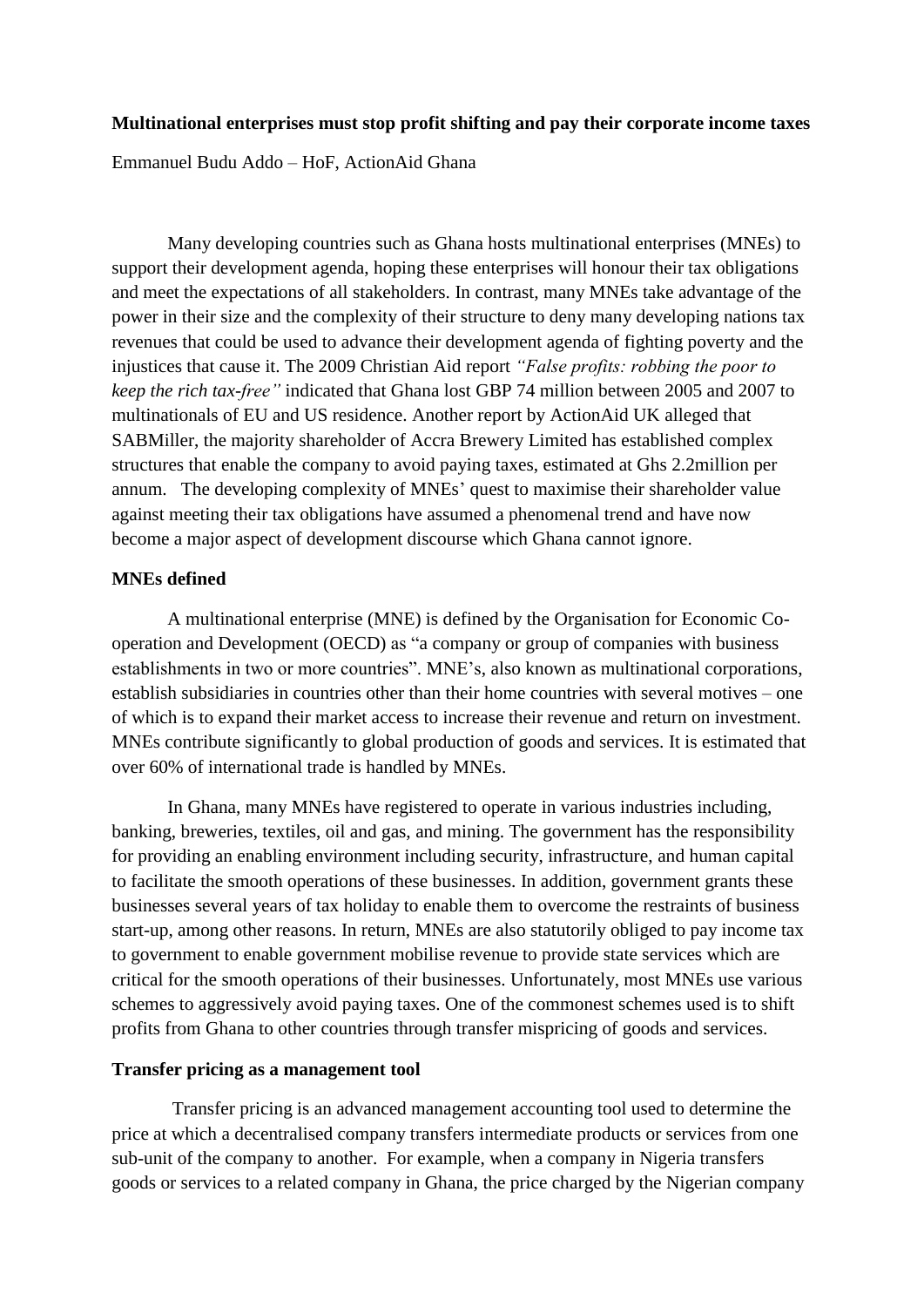is referred to as the "transfer price". One of the main objectives for using transfer pricing is to determine the amount of profit or loss that is attributable to the activities of a decentralised sub-unit of a company. Various methods used to price output products or services of one subunit used as input products or services for another sub-unit helps to determine the amount of profit each sub-unit is contributing to the total profitability of the organisation.

The use of transfer pricing also helps management to make several decisions including the decision to buy inputs from external sources or produce them internally, depending on which strategy will effectively and efficiently enable achievement of corporate objectives. Where a sub-unit is making losses, a management decision could be made to determine whether the output of this sub-unit could be procured from external sources at a more competitive price, to optimise returns. Otherwise, for certain strategic advantages, the sub-unit's loss could be tolerated.

# **Transfer pricing abuse**

Unfortunately, many MNEs have predicated their profit-making, and their ability to meet their shareholders' expectation through the misuse of the transfer pricing tool. Transfer mispricing is used to shift profit from one jurisdiction to another - usually from tax jurisdictions where the effective tax rates are higher to tax jurisdiction where the effective tax rates are significantly lower. Tax jurisdictions with significantly low effective tax rates are referred to as "tax havens", and many MNEs have subsidiaries in these tax havens for the purposes of profit shifting. For instance it is reported that one building in the Cayman Islands is the registered office of 18,853 companies, including some of the biggest MNEs in the world. In fact the number of registered companies in the Cayman Islands is about double the size of the population.

In most cases the establishments in the tax havens do not carry out any significant business activities, yet they record huge profits from which negligible or no corporate income taxes are levied. On the contrary, the subsidiaries where most of the business activities take place also misleadingly report low or no profits, and thereby pay negligible or no taxes. So through transfer mispricing, the MNEs are able to avoid payment of tax. These tax avoidance schemes of multinationals significantly affect the fiscal base of affected economies, both developed and developing. But developing countries such as Ghana bear the severest burden.

#### **Tax revenue loss from transfer pricing abuse – a global perspective**

A University of Essex report in 2010 indicated that the GDP of Russia declined by 14% in 2004 as a result of tax losses from transfer pricing malpractices. The Chinese government also reported that about 60% of company losses recorded in the country were false, thereby causing a tax loss of over 30 billion Yuen (US\$4.39 billion) per annum. In 2009, Christian Aid reported that between 2005 and 2007, MNEs siphoned significant amounts of tax revenue to the 27 EU countries, UK, Ireland and the United States of America. In Africa, Algeria, Cote d'Ivoire, Egypt, Morocco, and South Africa, lost Euros 386 million, 225 million, 272 million, 376 million and 962 million respectively to the 27 EU countries alone.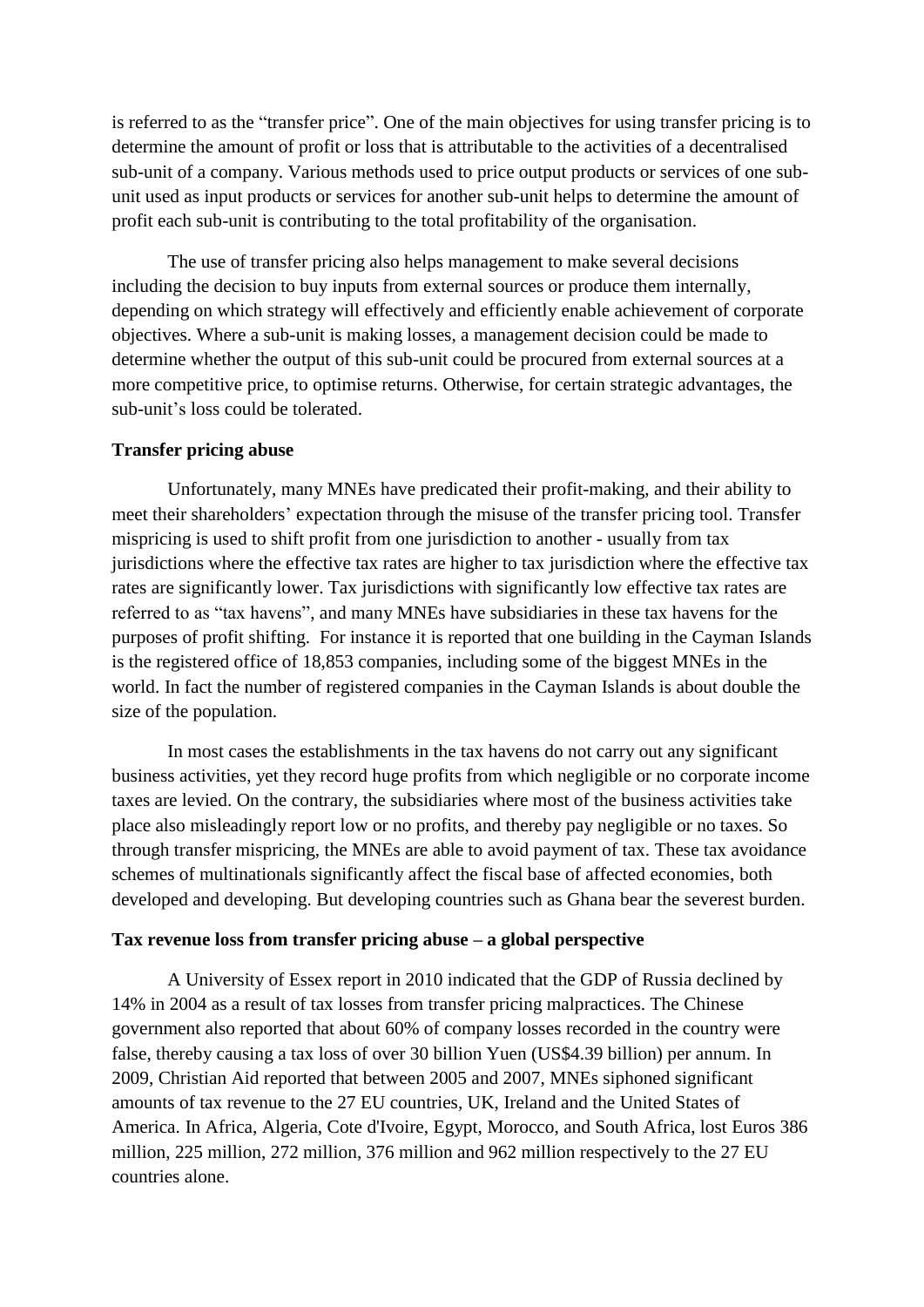A critical analysis of illicit transfer of capital from Africa and the lost revenue thereon comparative to Official Development Assistance (ODA) indicates that, the former is increasing at a rate three times higher than the rate at which the later is increasing.



**Illicit capital outflow compared with ODA to Africa between 2000 and 2009**

The 2010 and 2011 reports from Global Financial Integrity indicated that illicit financial flows from Africa between 2000 and 2009 amounted to more than US\$ 352 billion. Within the same period, the OECD recorded that net ODA to Africa totalled \$198.52 billion. The chart above has been used to compare the average rate of growth of illicit transfers of capital from Africa against the net ODA Africa has received from its developing partners within the period 2000 to 2009. The chart indicates that illicit transfer of capital grew at US\$ 6.6 billion annually, a rate three times higher than the rate of growth of net ODA. Between 2005 and 2009 the rate of increase deteriorated to US \$8 billion per annum, which is more than four times the growth rate of net ODA for the same period. This clearly underscores the urgent need for African countries to collectively address the issues involved head-on to discourage transfer mispricing and allied practices that deny the continent the revenue critical for economic development and poverty alleviation. Developed countries such as the US have made significant progress in curbing transfer mispricing and profit shifting. These countries have improved tax regulations, enhanced tax audit systems, and an apprised public that support enforcement of tax regulations.

The United States Treasury report to Congress in November 2007 which reported on earnings stripping, transfer pricing and U.S. income tax treaties stated that the US had made significant progress towards curbing transfer pricing malpractices. The effect of which was an enhanced revenue collection and increased recovery. The report further stated that an amount of US \$ 3.4 billion was recovered from GlaxoSmithKline plc, a recovery that was considered the largest single payment ever made to the US revenue services.

Unfortunately, Ghana our beloved country, has not made such significant recoveries yet, nor prosecuted any company for profit shifting through transfer pricing. This notwithstanding, the practice is commonplace among many MNEs. Recently Ghana benefited from a five-country research by ActionAid which alleged that SABMiller, the company that holds majority shares in Accra Brewery has squirreled millions of Great British Pounds to tax

*Source: Global Financial Integrity 2010&2011, and OECD*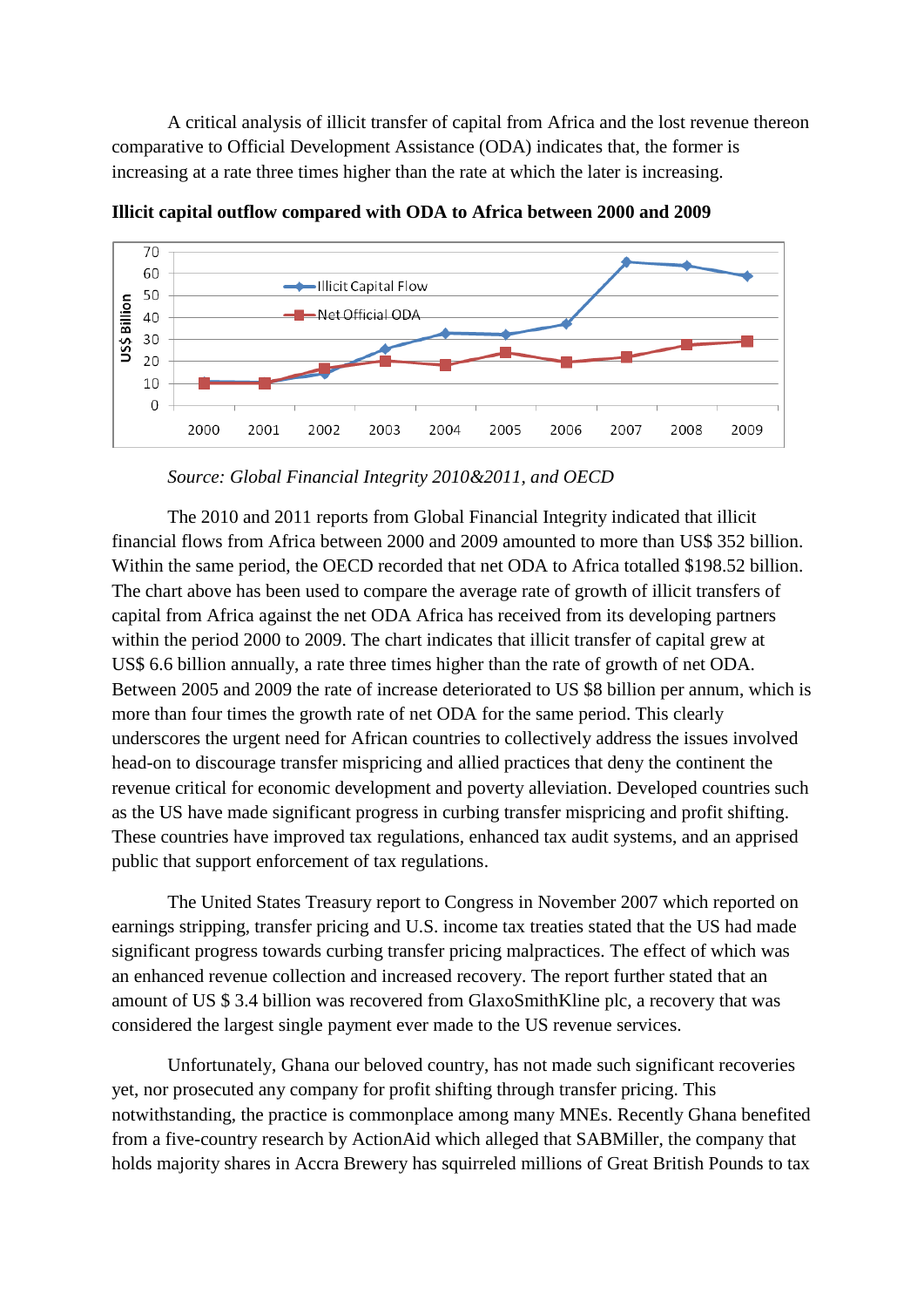havens through aggressive tax dodging schemes. The report identified four main schemes that SABMiller used to avoid taxes.

## **Transfer pricing abuse in Ghana**

SABMiller has taken possession of iconic African beer brands and registered them in the name of its subsidiary in Rotterdam. In 2009, Accra Brewery paid about 2.1% of its turnover as royalties to this company. Secondly, SABMiller has another subsidiary in Zug which supposedly provides management services. The ActionAid report *"Calling time, why SABMiller should stop dodging taxes in Africa"* noted that Accra Breweries paid precisely 4.6% of its turnover annually as management fees to the Zug-based Bevman Services – a subsidiary of SABMiller Plc. SABMiller has also established another subsidiary in Mauritius where corporate tax rate is 3% to be in charge of procurement. This company in Mauritius which has 15 staff, mostly on on-the-job training, makes £150 million per annum in revenue, all by courtesy of transfer mispricing. About 50% of Accra Brewery's procurement, including items originating from South Africa and Brazil, goes through this company. Additionally, this Mauritius company granted a loan to Accra Brewery. The loan amount was more than seven times the capital of the Accra Brewery, and huge amounts of interest are charged on this loan. Accra Brewery has denied using aggressive tax avoidance schemes to avoid taxes, yet it could not explain why it failed to pay corporate tax for three years between 2007 and 2010.

# **Working together to end transfer pricing and poverty**

The report about SABMiller's tax practices and that of many other companies across the globe have brought to the fore the need for thorough discussions about ethical business practices in Ghana and the need for MNEs to reconsider the reputational risk of tax dodging and use acceptable cost management methods (including eco-friendly practices) to optimise their stakeholder expectations. It is important to acknowledge that discussions condemning tax dodging practices have assumed wider dimensions globally, prompting more investigations into operations of MNEs. Similarly, corporate stakeholders are now aware of their rights and the responsibilities of corporate entities. Many civil society organisations are also supporting these stakeholders to demand their due rights from the rights-holders, and corporate income tax dodging is one of the areas of concern because of its multiplier effect to causing extreme poverty. MNEs need to appreciate these developments and position themselves appropriately to ensure that they respond adequately and fairly to the expectations of all stakeholders. Just as those who act honourably get a "pat on their shoulder", unethical practices that act to perpetuate poverty must be condemned. Ghana has come a long way in reforming its tax administration to ensure effective tax revenue mobilisation. And the government, recognising the challenges of tax dodging through transfer mispricing, is working fervidly to introduce a regulation to curb the current challenges. This provides a great opportunity for stakeholders – especially MNEs who are prone to transfer mispricing accusations – to be keenly involved in discussions leading to the introduction of the regulations. Civil society organisations such as ActionAid are also doing their part to apprise the public to appreciate the negative effects of tax dodging with the view to creating deeper public understanding of the effects of tax dodging. This will catalyse a positive response to